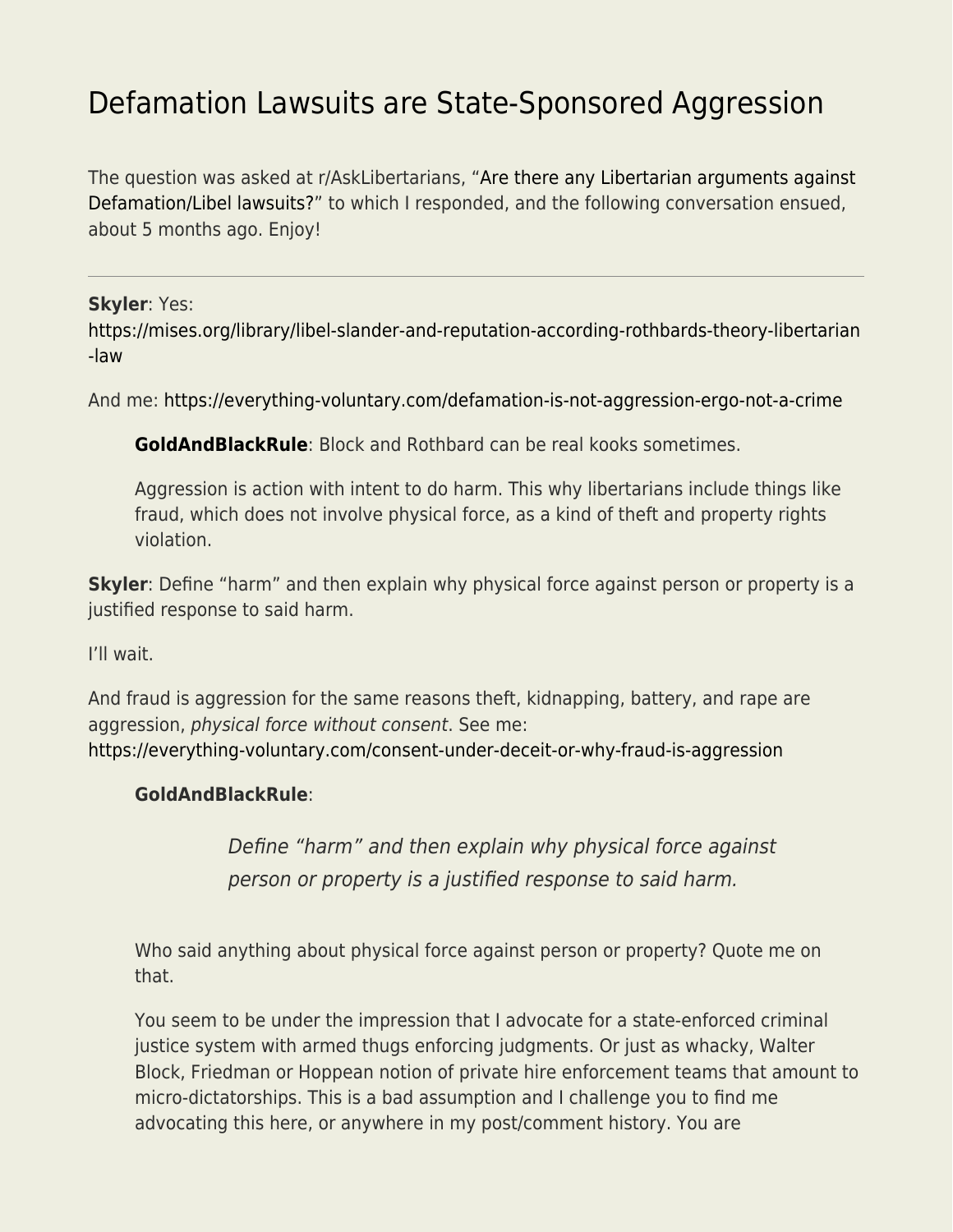shadowboxing.

I'll wait

Me too.

I read your own take, which is on point. Not sure why you take issue with anything I said.

# **Skyler**:

Who said anything about physical force against person or property? Quote me on that.

It's the entire contention behind calling defamation a crime. If defamation does not violate person or property, which is only one type of "harm", then it's not a crime (aggression) and it may not be responded to with force.

If you agree with that, then great. If you don't then you must explain why a person or their defense agency, or whatever, may respond to defamation with force.

**GoldAndBlackRule**: Let's use your car sales analogy. You want to sell me a car. In this case, you actually are not ripping me off, but someone quite publicly and falsely accuses you of selling lemons. They do it specifically to hurt your sales (there are many reasons one may want to do this). They take out advertising and gossip and hire "news" sources for the express purpose of preventing you selling your cars.

This is the same deception with an intent to defraud you. It uses lies and disinformation. It causes demonstrable loss. It is grossly innaccurate and done with an intent to cause harm.

You can prove the statements are false. You can demonstrate harm was done.

At common law, and by principles of property rights and even by way of the same logic used in 2-party fraud, you have clearly been harmed through deception. That it is not direct deception is the only zinger here, but no less a deception depriving you of an otherwise consensual and voluntary transaction to mutual benefit.

There are a lot of other very technical doctrines of jurispridence here at play, but for simplicity, let's go with this scenario.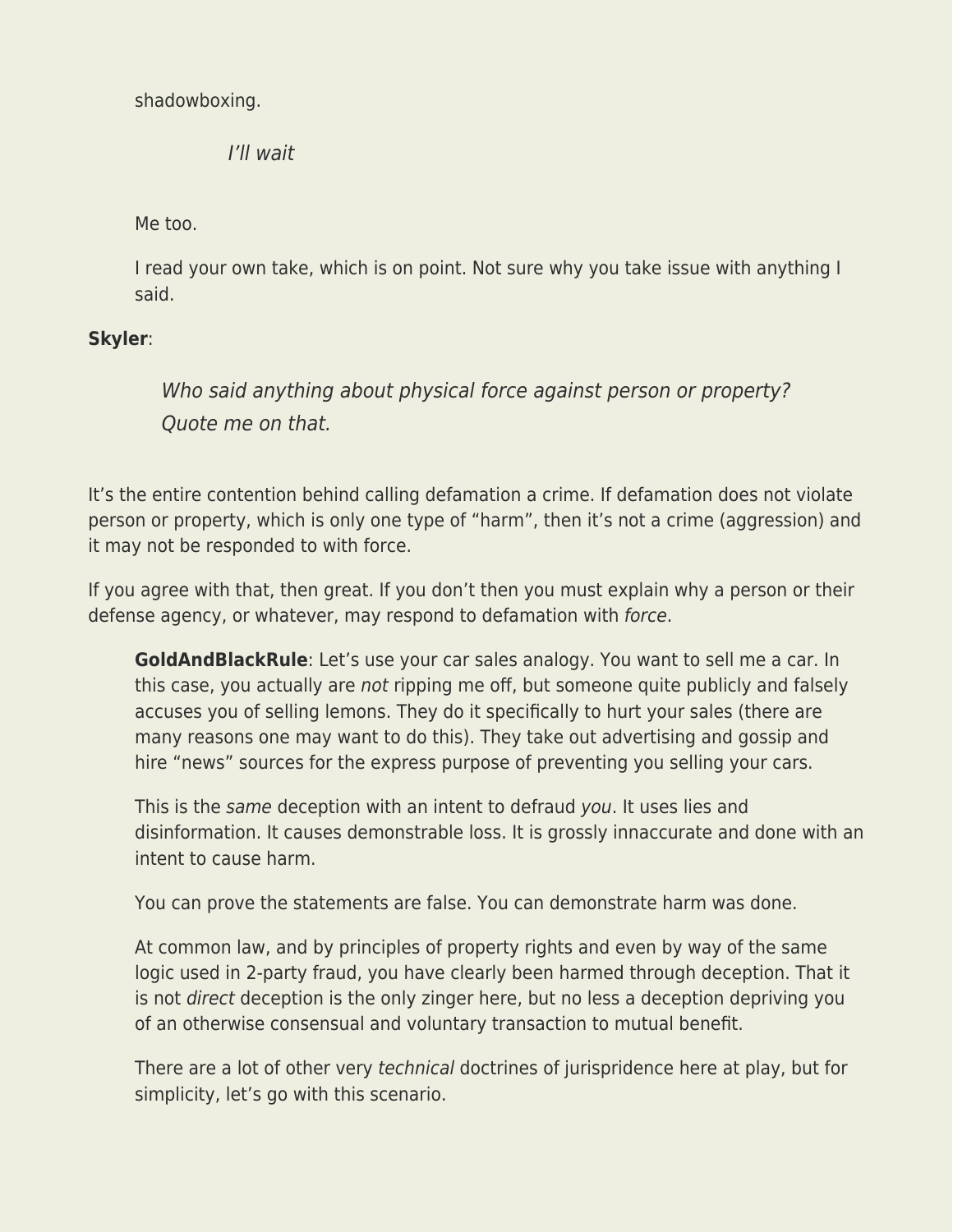Now, is that aggression, much like you also describe fraud and other non-violent scenarios you touch upon? I believe so, and so do a number of professional jurists at common law (discovered, not dictated by the state).

I have at no point suggested any violent remedies, nor would I advocate for one. I merely point out that a reasonable, professional jurist will recognize both actus reus and mens rea in this situation: you have been harmed by property loss through deceit and with malicious intent (i.e. aggression).

If you are truly voluntaryist, then you and I likely agree on remedies that rely on voluntary compliance, even if the accused is not volunteering to make their victim whole. There are already a number of non-violent, free-market methods employed to achieve restitution, so armed agents kidnapping and caging someone is a waste of time and resources that in no way help the victim (you).

**Skyler**: This is all totally pointless. The purpose of courts is to seek a judgment that gives one party the right to use force against another party, either for imprisonment or to take their property as restitution for damages. Hence the need to justify the claim that defamation is an act of aggression in which it may be responded to with force.

If your response is not force, then do whatever you damn well please against the defamer. Nobody said defamation doesn't exist, and can be an annoyance and cause a loss of business, or whatever. But you don't own "potential business" or "reputation". You only own your scarce resources, your property. Only when you property is violated by force (aggression) may you respond in kind. And if you aren't advocating for a physically forceful response to defamation, then what is the point in using a court to get a judgment? There isn't one. Just respond however you would respond, non-violently, which you are already at liberty to do against anyone for anyone reason, from defamation to stealing your girlfriend to lowering your property value to simply annoying you. You don't need a court order to do that, so just do it.

## **GoldAndBlackRule**:

The purpose of courts is to seek a judgment that gives one party the right to use force against another party

No. And you have a lot to lean about it if you think this is what jurisprunce is. A jurist can only merely render a decision. That is in no way directly tied to a particular application of a decision, and most decisions are not backed by a sanction of direct use of violence.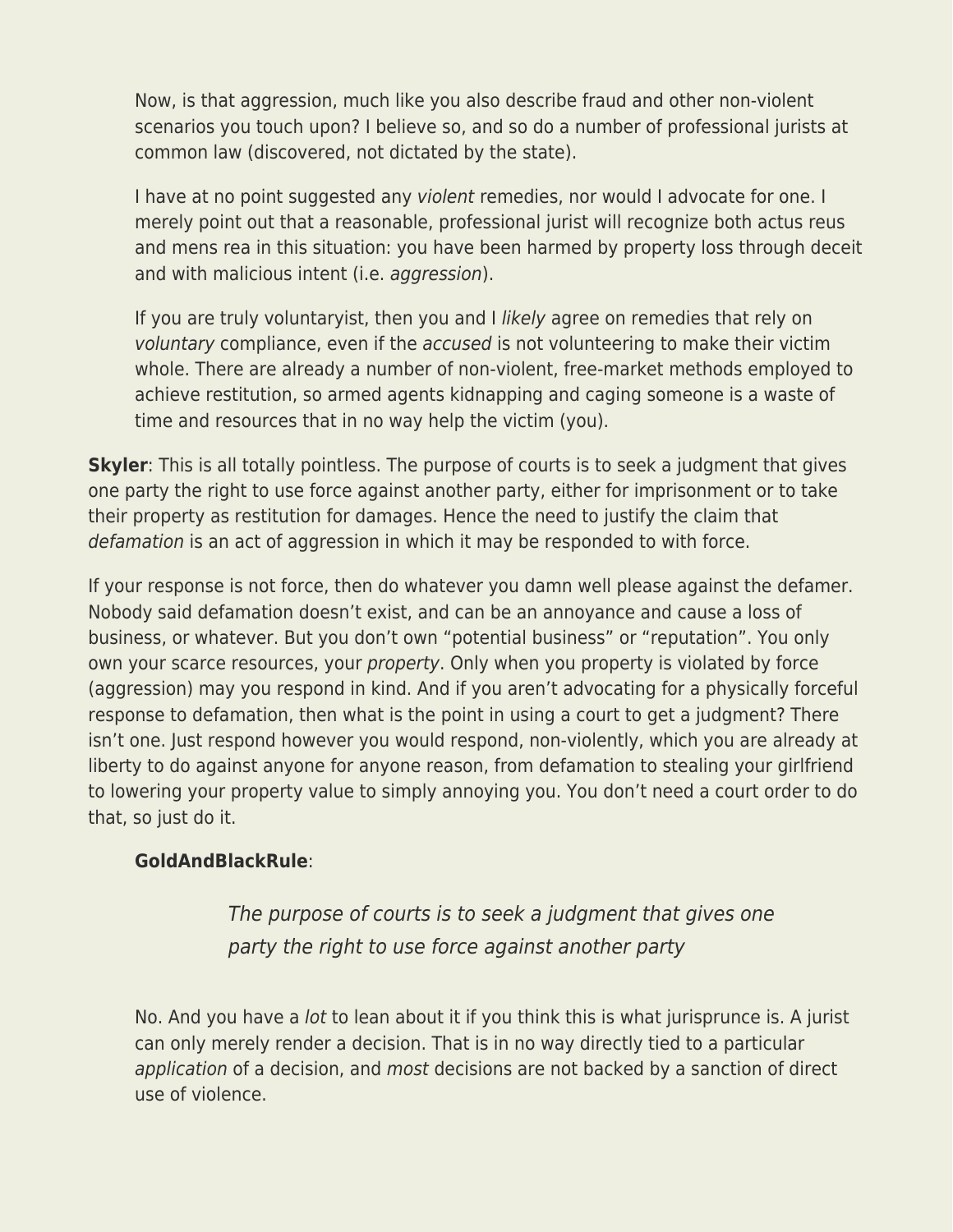If AIG is offerring a surety on a contract between two other parties for one specific example of many, it is often not even in a particular *jurisdiction* by design, because often these parties operate over multiple, conflicting jurisdictions where fiat legislative or dictated statutes are in direct contradiction. So a surety is secured and is escrowed as bult-in enforcement.

The method to resolve the release of the bond is arbitration that AIG agrees to before-hand. Someone breaking the contract does not even need to participate in the process if they are OK with losing that surety.

No state agents involved. No force involved.

You are thinking like a statist stuck in broken Western culture and not even aware that these other, non-violent, free-market systems not only exist, but are the majority in conflict resolution.

**Skyler**: Again, totally pointless argumentation if you're going to do what you are already at liberty to do, like fulfilling contracts. Nobody's denying free market systems don't exist, but if you aren't already in contract with someone and you are defamed by them and lose business, that may not be responded to with force. That your bringing up contracts as some sort of sleight of hand to the issue in contention is disingenuous.

**GoldAndBlackRule**: As I said, on example of many. Please, do read the rest, or pick up my relevant comments here. A contract with the aggressor is irrelevant.

Many, many non-violent remedies are available. Your assertion otherwise is a very state-oriented, authoritarian view of how people can co-exist with one another without violent aggression.

If your contention is that people cannot peacefully resolve disputes in a complex society (of more than two people), you will have some difficulties applying your sense of voluntaryism to a libertarian society of more than two people.

# **Skyler**:

Many, many non-violent remedies are available.

Then there's no argument from me. Those, the normies, who claim that defamation is a crime are necessarily saying that force may be used in response to it. There's no justification for that, so only "non-violent remedies" may be used, but they could already be used. No "charges" or lawsuit required.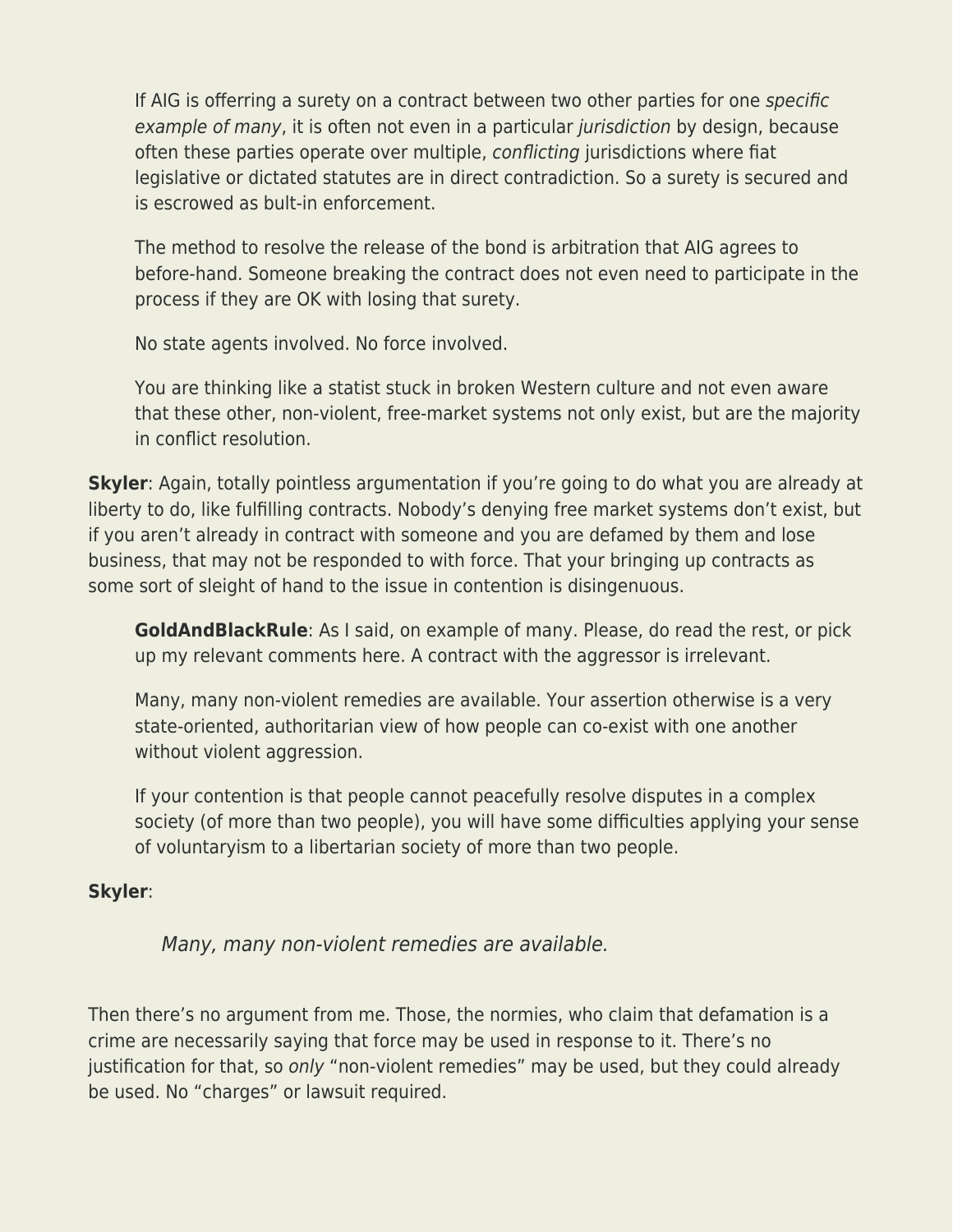**GoldAndBlackRule**: Well, perhaps I too broadly accepted the word "crime" in a "criminal justice" context. I mean it in an "against settled law" context. If we want to get pedantic and into even more murky areas, sure. But I took the OP question in good faith: are there consequences for doing harm via defamation? The answer is a resounding yes. There are, however, no violent consequences for any "crime" after the fact that are consistent with libertarian principles. Force to stop aggression must be both necessary and proportional.

## **Skyler**:

There are, however, no violent consequences for any "crime" after the fact that are consistent with libertarian principles.

Against property, sure there is. Forced restitution is consistent with libertarian principles. Capital punishment for capital murder may also be consistent, but not efficient as it concerns making victims whole.

# **GoldAndBlackRule**:

Against property, sure there is. Forced restitution is consistent with libertarian principles. Capital punishment for capital murder may also be consistent,

Well, now you get to justify your violent intervention as a "voluntaryist".

What kind of "forced" restitution could you provide as an example? Take care not to wander into actual forced enslavement, unless as a "voluntaryist", you are OK with it (hard to square that circle, but OK).

## **Skyler**:

Well, now you get to justify your violent intervention as a "voluntaryist".

They take my property, or damage my property, and I may take theirs to make myself as whole as possible. They are "estopped" from objecting. See Kinsella: [https://mises.org/library/punishment-and-proportionality-estoppel-approach-0.](https://mises.org/library/punishment-and-proportionality-estoppel-approach-0) I probably don't go as far as other libertarians, but this is a good place to start. I'll let free society